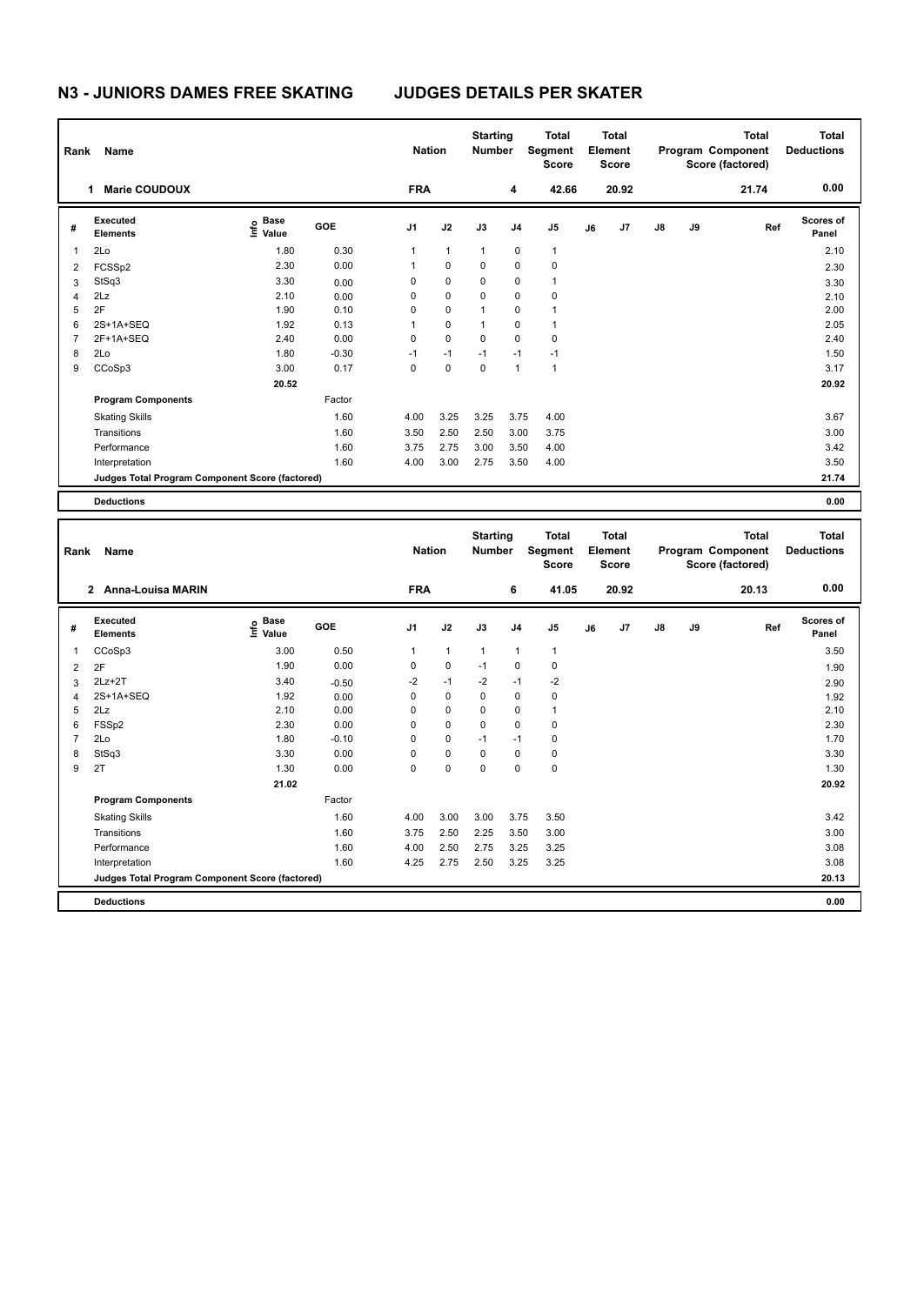## **N3 - JUNIORS DAMES FREE SKATING JUDGES DETAILS PER SKATER**

| Name<br>Rank   |                                                 |   |                                  |            | <b>Nation</b>  |             | <b>Starting</b><br><b>Number</b> |                | <b>Total</b><br>Segment<br><b>Score</b> | <b>Total</b><br>Element<br><b>Score</b> |       | <b>Total</b><br>Program Component<br>Score (factored) |    |       | <b>Total</b><br><b>Deductions</b> |
|----------------|-------------------------------------------------|---|----------------------------------|------------|----------------|-------------|----------------------------------|----------------|-----------------------------------------|-----------------------------------------|-------|-------------------------------------------------------|----|-------|-----------------------------------|
|                | <b>Solene MONFORT</b><br>3                      |   |                                  |            | <b>FRA</b>     |             |                                  | 1              | 35.30                                   |                                         | 18.50 |                                                       |    | 16.80 | 0.00                              |
| #              | Executed<br><b>Elements</b>                     |   | <b>Base</b><br>e Base<br>⊆ Value | <b>GOE</b> | J <sub>1</sub> | J2          | J3                               | J <sub>4</sub> | J5                                      | J6                                      | J7    | $\mathsf{J}8$                                         | J9 | Ref   | <b>Scores of</b><br>Panel         |
| $\mathbf 1$    | 2F+1A+SEQ                                       |   | 2.40                             | 0.00       | 0              | $\mathbf 0$ | 0                                | 0              | 0                                       |                                         |       |                                                       |    |       | 2.40                              |
| $\overline{2}$ | 2Lz                                             |   | 2.10                             | $-0.30$    | $-1$           | $-1$        | $-2$                             | $\mathbf 0$    | $-1$                                    |                                         |       |                                                       |    |       | 1.80                              |
| 3              | 2F                                              |   | 1.90                             | 0.00       | 0              | $\mathbf 0$ | $\mathbf 0$                      | $\mathbf 0$    | $\mathbf 0$                             |                                         |       |                                                       |    |       | 1.90                              |
| 4              | CCoSp3                                          |   | 3.00                             | 0.00       | 0              | 0           | $\mathbf 0$                      | $\mathbf{1}$   | $\mathbf 0$                             |                                         |       |                                                       |    |       | 3.00                              |
| 5              | 2Lo                                             |   | 1.80                             | $-0.30$    | $-1$           | $-1$        | 0                                | -1             | $-1$                                    |                                         |       |                                                       |    |       | 1.50                              |
| 6              | $2Lze<+2T<$                                     | e | 2.30                             | $-0.90$    | $-3$           | $-3$        | $-3$                             | $-3$           | $-3$                                    |                                         |       |                                                       |    |       | 1.40                              |
| 7              | 2T                                              |   | 1.30                             | 0.00       | 0              | $\mathbf 0$ | $\Omega$                         | $\mathbf 0$    | 0                                       |                                         |       |                                                       |    |       | 1.30                              |
| 8              | FCSSp3                                          |   | 2.60                             | 0.00       | 0              | $-1$        | 0                                | 0              | 0                                       |                                         |       |                                                       |    |       | 2.60                              |
| 9              | StSq2                                           |   | 2.60                             | 0.00       | 0              | 0           | 0                                | 0              | $\mathbf 0$                             |                                         |       |                                                       |    |       | 2.60                              |
|                |                                                 |   | 20.00                            |            |                |             |                                  |                |                                         |                                         |       |                                                       |    |       | 18.50                             |
|                | <b>Program Components</b>                       |   |                                  | Factor     |                |             |                                  |                |                                         |                                         |       |                                                       |    |       |                                   |
|                | <b>Skating Skills</b>                           |   |                                  | 1.60       | 3.00           | 2.50        | 2.75                             | 3.25           | 3.00                                    |                                         |       |                                                       |    |       | 2.92                              |
|                | Transitions                                     |   |                                  | 1.60       | 2.50           | 2.00        | 2.25                             | 2.50           | 2.50                                    |                                         |       |                                                       |    |       | 2.42                              |
|                | Performance                                     |   |                                  | 1.60       | 2.75           | 2.25        | 2.25                             | 2.75           | 2.75                                    |                                         |       |                                                       |    |       | 2.58                              |
|                | Interpretation                                  |   |                                  | 1.60       | 3.00           | 2.50        | 2.00                             | 2.50           | 2.75                                    |                                         |       |                                                       |    |       | 2.58                              |
|                | Judges Total Program Component Score (factored) |   |                                  |            |                |             |                                  |                |                                         |                                         |       |                                                       |    |       | 16.80                             |
|                | <b>Deductions</b>                               |   |                                  |            |                |             |                                  |                |                                         |                                         |       |                                                       |    |       | 0.00                              |

< Under-rotated jump e Wrong edge ! Not clear edge

| Rank | Name                                            |         |                                  |         |                | <b>Nation</b> | <b>Starting</b><br><b>Number</b> |                | <b>Total</b><br>Segment<br><b>Score</b> |    | <b>Total</b><br>Element<br><b>Score</b> |    |    | <b>Total</b><br>Program Component<br>Score (factored) | <b>Total</b><br><b>Deductions</b> |
|------|-------------------------------------------------|---------|----------------------------------|---------|----------------|---------------|----------------------------------|----------------|-----------------------------------------|----|-----------------------------------------|----|----|-------------------------------------------------------|-----------------------------------|
|      | 4 Julie GUITTARD                                |         |                                  |         | <b>FRA</b>     |               |                                  | 3              | 33.67                                   |    | 16.30                                   |    |    | 17.87                                                 | 0.50                              |
| #    | Executed<br><b>Elements</b>                     |         | <b>Base</b><br>e Base<br>E Value | GOE     | J <sub>1</sub> | J2            | J3                               | J <sub>4</sub> | J5                                      | J6 | J7                                      | J8 | J9 | Ref                                                   | <b>Scores of</b><br>Panel         |
| 1    | 2F                                              |         | 1.90                             | $-0.60$ | $-2$           | $-3$          | $-2$                             | $-2$           | $-2$                                    |    |                                         |    |    |                                                       | 1.30                              |
| 2    | 2A<                                             | $\prec$ | 2.30                             | $-1.50$ | $-3$           | $-3$          | $-3$                             | $-3$           | $-3$                                    |    |                                         |    |    |                                                       | 0.80                              |
| 3    | FCCSp2                                          |         | 2.30                             | 0.00    | 0              | $-1$          | 0                                | 0              | 0                                       |    |                                         |    |    |                                                       | 2.30                              |
| 4    | 2F+1A+SEQ                                       |         | 2.40                             | 0.10    |                | 0             | 0                                | 0              | 1                                       |    |                                         |    |    |                                                       | 2.50                              |
| 5    | $1A+1L0$                                        |         | 1.60                             | 0.00    | 0              | $\mathbf 0$   | 0                                | 0              | 0                                       |    |                                         |    |    |                                                       | 1.60                              |
| 6    | 2S                                              |         | 1.30                             | $-0.40$ | $-3$           | $-2$          | $-2$                             | $-2$           | $-2$                                    |    |                                         |    |    |                                                       | 0.90                              |
|      | 2S                                              |         | 1.30                             | 0.00    | $\Omega$       | $\mathbf 0$   | 0                                | 0              | 0                                       |    |                                         |    |    |                                                       | 1.30                              |
| 8    | CCoSp3                                          |         | 3.00                             | 0.00    | 0              | 0             | 0                                | 0              | 1                                       |    |                                         |    |    |                                                       | 3.00                              |
| 9    | StSq2                                           |         | 2.60                             | 0.00    | 0              | 0             | 0                                | 0              | 0                                       |    |                                         |    |    |                                                       | 2.60                              |
|      |                                                 |         | 18.70                            |         |                |               |                                  |                |                                         |    |                                         |    |    |                                                       | 16.30                             |
|      | <b>Program Components</b>                       |         |                                  | Factor  |                |               |                                  |                |                                         |    |                                         |    |    |                                                       |                                   |
|      | <b>Skating Skills</b>                           |         |                                  | 1.60    | 3.50           | 3.00          | 3.00                             | 3.00           | 3.25                                    |    |                                         |    |    |                                                       | 3.08                              |
|      | Transitions                                     |         |                                  | 1.60    | 3.25           | 2.50          | 2.50                             | 2.75           | 2.75                                    |    |                                         |    |    |                                                       | 2.67                              |
|      | Performance                                     |         |                                  | 1.60    | 3.25           | 2.50          | 2.75                             | 2.50           | 3.00                                    |    |                                         |    |    |                                                       | 2.75                              |
|      | Interpretation                                  |         |                                  | 1.60    | 3.50           | 2.75          | 2.25                             | 2.25           | 3.00                                    |    |                                         |    |    |                                                       | 2.67                              |
|      | Judges Total Program Component Score (factored) |         |                                  |         |                |               |                                  |                |                                         |    |                                         |    |    |                                                       | 17.87                             |
|      | <b>Deductions</b>                               |         | Falls:                           | $-0.50$ |                |               |                                  |                |                                         |    |                                         |    |    |                                                       | $-0.50$                           |

< Under-rotated jump